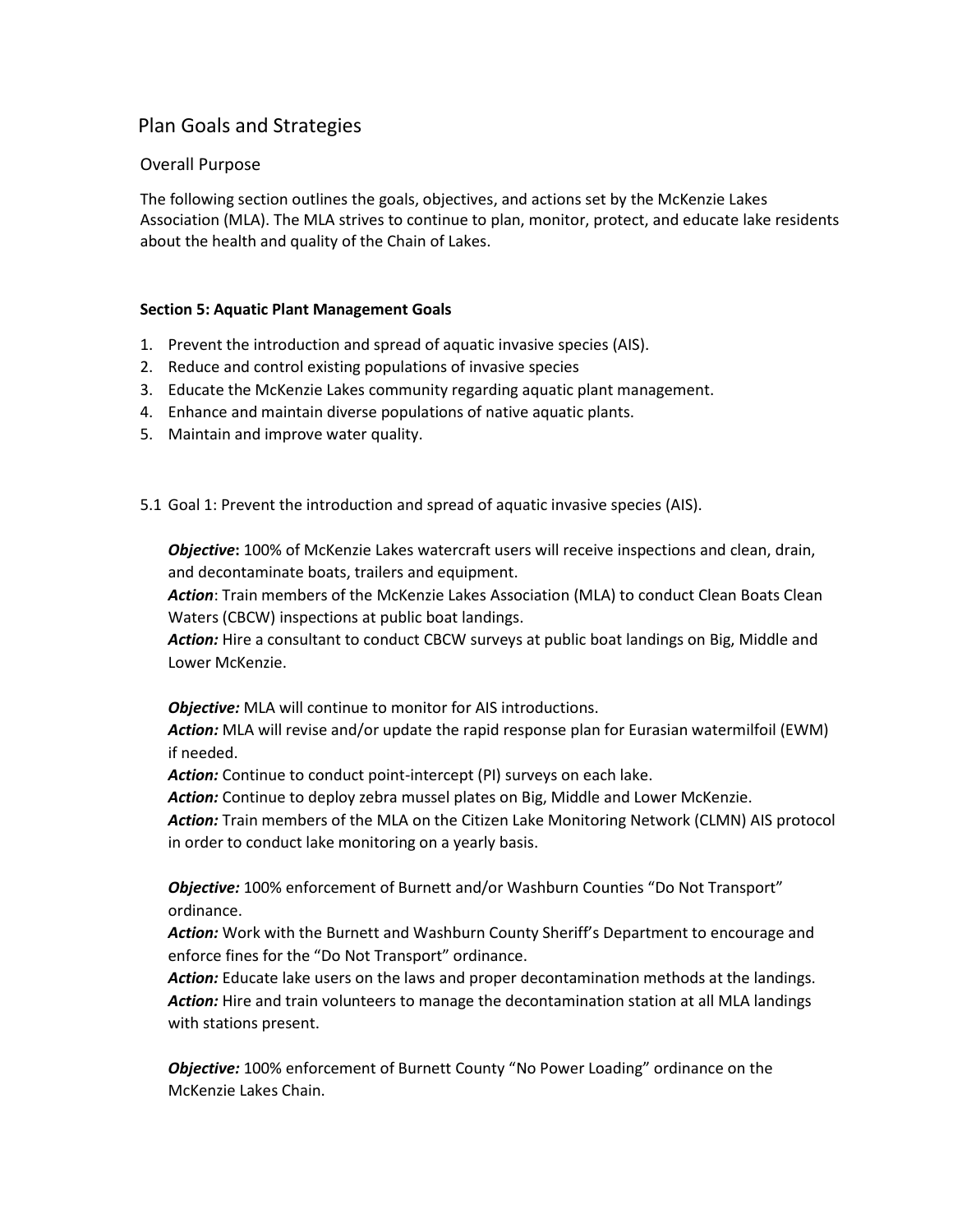*Action:* Work with the Burnett County Sheriff's Department to encourage and enforce fines for the ordinance.

*Objective:* Prevent the introduction of zebra mussels into Lower McKenzie Lake. *Action:* Deploy zebra mussel plate samplers on Big, Middle and Lower McKenzie Lakes. *Action:* Sample for zebra mussel veligers on Lower McKenzie Lake. *Action:* Place samplers in McKenzie Creek and the Reservoir. *Action:* Volunteers to report zebra mussels found on plates to the Burnett County AIS Coordinator; if under 250 individuals, use report forms; if over 250 individuals, submit a photo of the entire plate.

5.2 Goal 2: Reduce and control existing populations of invasive species.

*Objective:* Continue to survey and document changes in curly-leaf pondweed (CLP) populations found in all three McKenzie Lakes.

Action: Conduct CLP surveys on each lake every two years in early spring and fall. *Action:* Monitor each year through Citizen Lake Monitoring Network (CLMN) AIS volunteers on Lower, Middle and Big McKenzie Lakes.

Action: If treatment is needed for CLP, consult with the appropriate agency for treatment options and permits.

*Objective:* Minimize populations of purple loosestrife on Big and Middle McKenzie Lakes. *Action:* Control with beetles and cut and/or spray as needed. *\*Before cutting and spraying, consult with Burnett/Washburn County Land and Water Conservation Department for assistance. \**

*Action:* Cut and spray individual plants where identification has been confirmed by the MLA board, or Burnett/Washburn County Land and Water Conservation Department.

Action: If control is implemented, monitor controlled populations in subsequent years with trained volunteers and Citizen Lake Monitoring Network (CLMN) AIS volunteers.

*Objective:* Manually control Chinese mystery snail (CMS) and banded mystery snail (BMS) populations.

*Action:* Educate lake residents on the proper disposal protocols of invasive snail buildup along the shoreline.

*Action:* Design and implement an outreach event to manually control populations of snails along the shoreline.

*Objective:* Manually control and monitor yellow flag iris (YFI) on Big McKenzie Lake. *Action:* Determine the population extent of YFI along the shoreline.

*Action:* Contact property owners for permission to control YFI on their property. If permission is granted, assist the MLA with YFI management.

*Action:* Educate the Chain of Lakes residences on the impacts of YFI, and introduce native alternatives, including northern blue iris (*Iris versicolor*).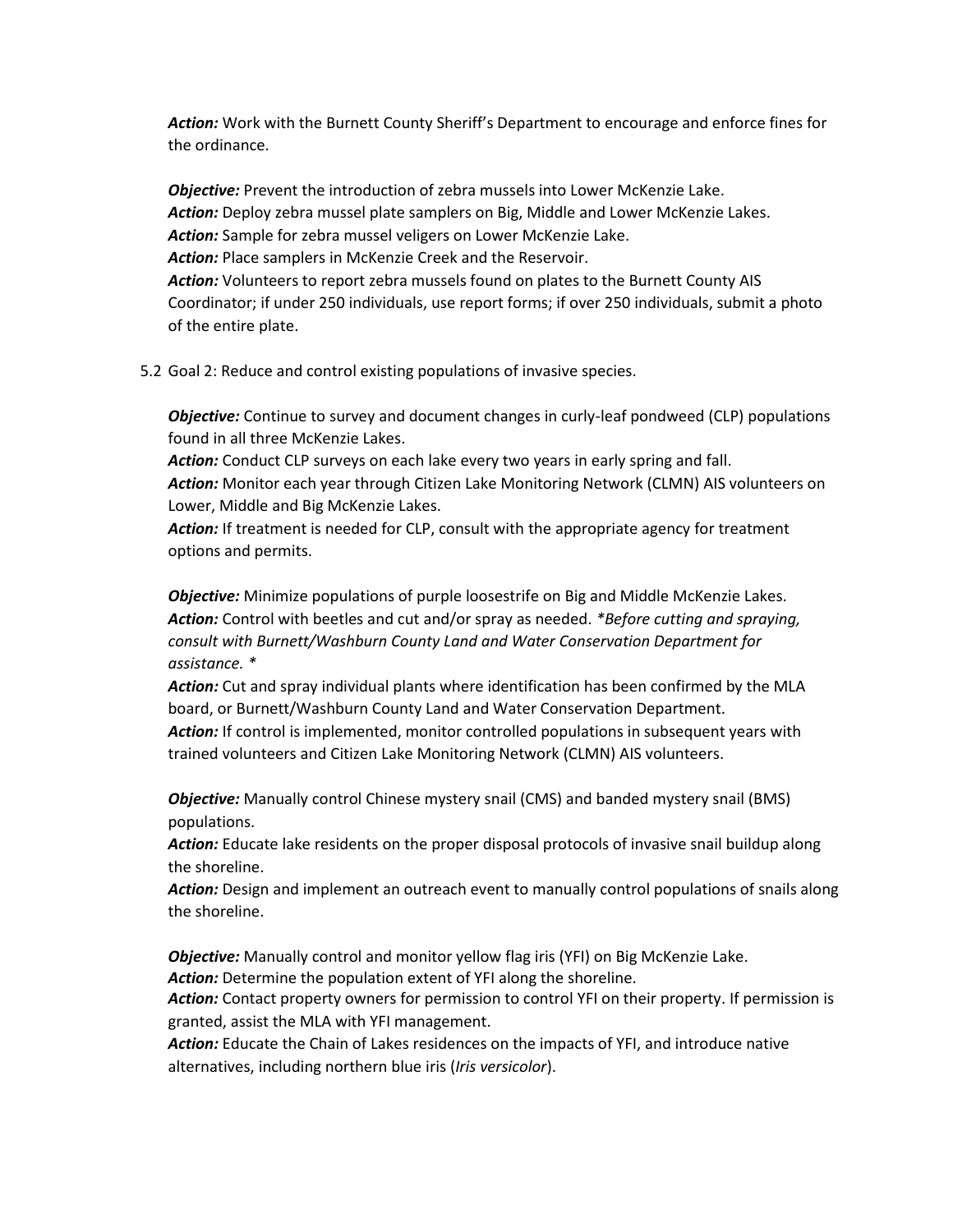*\*Yellow flag iris is poisonous to humans and animals, if eaten or the sap touches the skin can cause skin irritation. Caution needs to be taken during management and control efforts. Assistance is available from Burnett County Land Services Department\**

5.3 Goal 3: Educate the McKenzie Lakes community on aquatic plant management.

Audience for education:

- All lake residents.
- **•** Business owners.
- Lake users.
- Residents interested in managing waterfront properties.

Educational messages could include, but not limited to:

- Summary of Aquatic Plant Management Plan, notice of public meeting, and where to receive the complete plan.
- Native aquatic plant values.
- Critical habitat areas/Sensitive areas.
- The impacts of recreational boats that create large wakes.
- Education on procedure for individual corridor herbicide applications, and descriptions of where applications are allowed.
- Identification workshops for invasive species such as purple loosestrife, zebra mussels, yellow flag iris, Chinese mystery snails, banded mystery snails, and more.
- Identification workshops for native aquatic plant species.
- Data on nearby lakes with Eurasian watermilfoil.
- A watch-list of potential aquatic invasive species that are a threat to the Chain of Lakes.
- Training for CBCW inspections.
- Additional Resources for landowners:
	- o <https://dnr.wisconsin.gov/topic/ShorelandZoning/Care/explore.html>
	- o https://www.co.washburn.wi.us/
- Methods to reach audiences for education:
- Inform where past and current Aquatic Plant Management Plan is located.
	- o <https://www.burnettcounty.com/1120/Past-Projects>
	- o <https://mckenzielakes.com/>
- Coordinate AIS workshops for identification and trainings.
- Improve signage at boat landings and/or willing businesses.
- Send out mailings to residents.
	- o Newsletters
	- o AIS handouts
	- o Door to door handouts and brochures
	- o Shoreline restoration brochures
	- o Stickers for boats and cars
- Attend annual meetings and special meetings to answer any questions and present on topics if needed.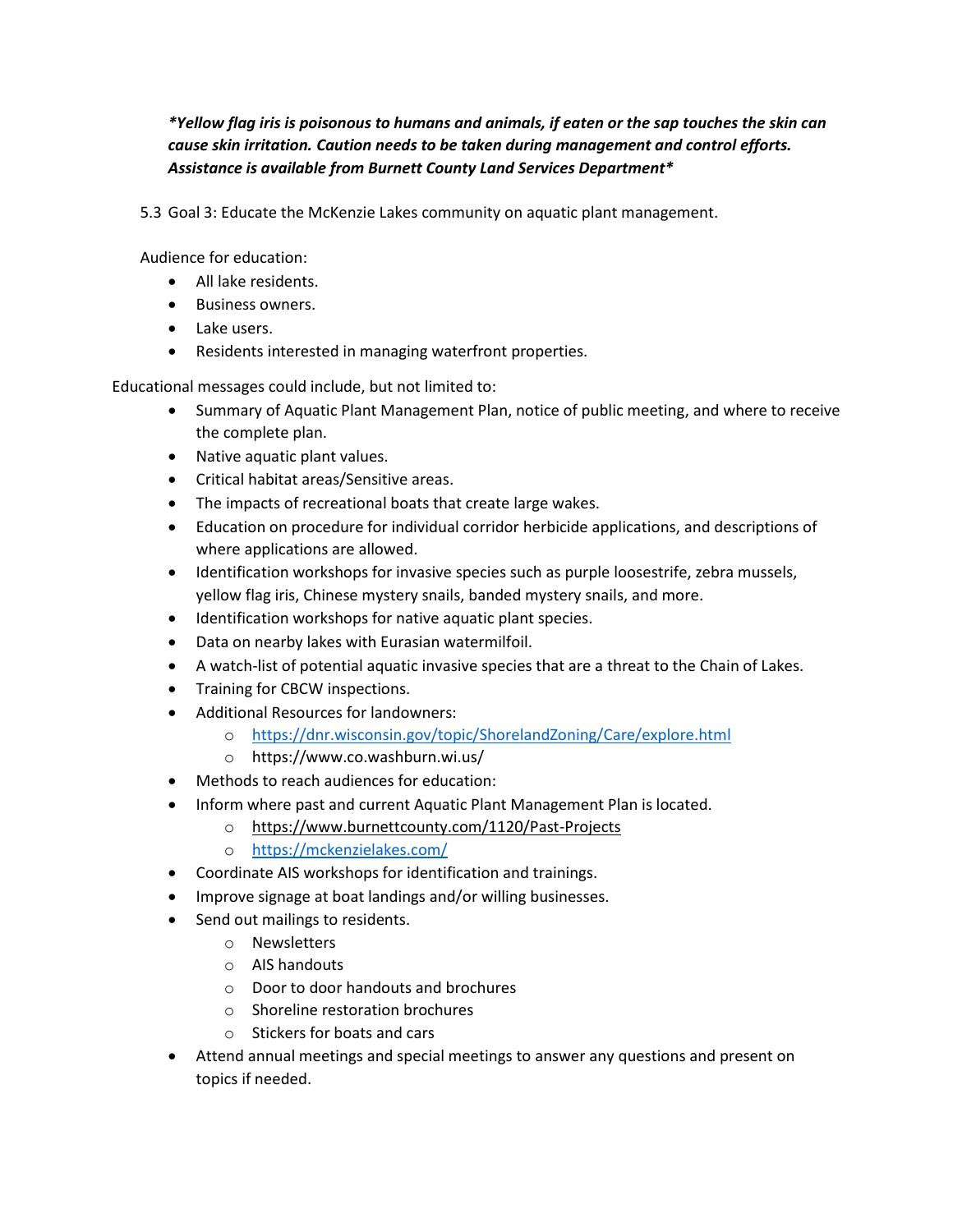5.4 Goal 4: Enhance and maintain the diverse populations of native aquatic plants on the Chain of Lakes.

*Objective:* Implement a strict adherence to treatment standards and monitoring methods prior to and after herbicide treatment; permits are required, see Invasive Species Management Section.

*Action:* Consider alternative methods to herbicide and mechanical harvesting for the removal of native plants.

*Action:* Educate the McKenzie Lakes community on the importance of native aquatic plant communities.

*Objective:* Monitor the diverse native aquatic plant community on the Chain of Lakes. *Action:* Conduct point intercept (PI) surveys every five to ten years, or as needed. Action: Update the aquatic plant management plan every five to ten years, or as needed.

5.5 Goal 5: Maintain and improve water quality conditions.

*Objective:* Continue to sample and record water samples and Secchi Disk readings. *Action:* Train and recruit Citizen Scientists to sample the lakes and submit data to Surface Water Integrated Monitoring System (SWIMS) or the Burnett County Land Services Department.

*Objective:* Educate and encourage lake residents to restore and preserve shoreline buffers. *Action:* The MLA or Burnett County will provide workshops and presentations for lake residents on healthy shoreline practices.

*Action:* Recruit new property owners into the Burnett County Shoreline Incentives Program. Action: Introduce cost sharing grant programs, including Healthy Lakes and Rivers and Burnett County Shoreline Incentives Program.

*Action:* Describe and educate lake residents of the shoreline buffer requirements used by Burnett/Washburn Counties and how to report violations.

*Objective:* Inform McKenzie lakes residents of phosphorus run off and assist in reducing phosphorus and sediment loads into the lakes.

*Action:* Encourage riparian land owners to adopt and implement shoreline practices.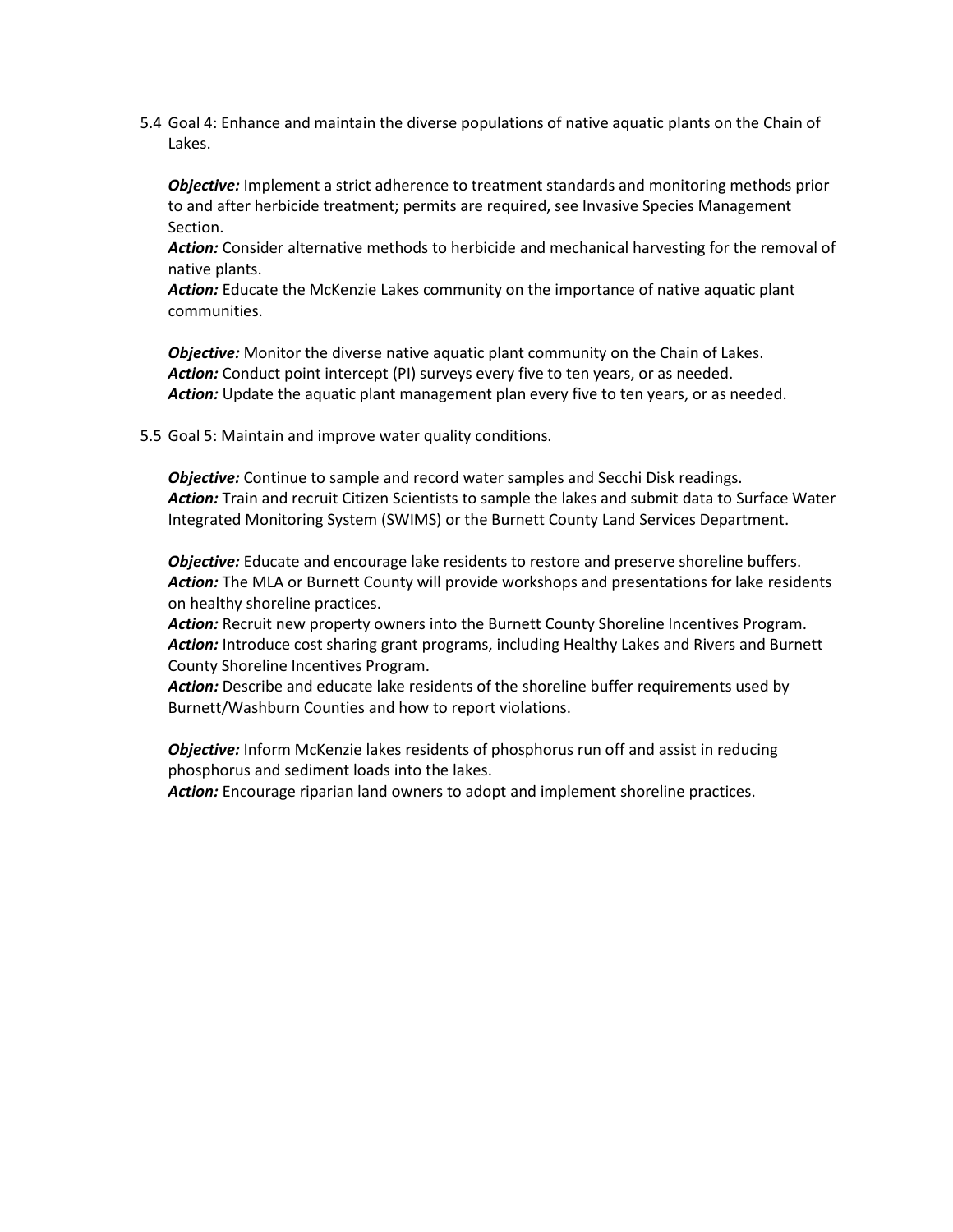#### **Abbreviations**

AIS: Aquatic Invasive Species APM: Aquatic Plant Management BC: Burnett County BC LWCD: Burnett County Land and Water Conservation Division BMS: Banded mystery snails CBCW: Clean Boats Clean Waters CLMN: Citizen Lake Monitoring Network CLP: Curly-leaf pondweed CMS: Chinese mystery snails EWM: Eurasian watermilfoil MLA: McKenzie Lake Association PI: Point-intercept survey PLS: Purple Loosestrife SWIMS: Surface Water Integrated Monitoring Systems YFI: Yellow Flag Iris WC: Washburn County WC LWCD: Washburn County Land and Water Conservation Division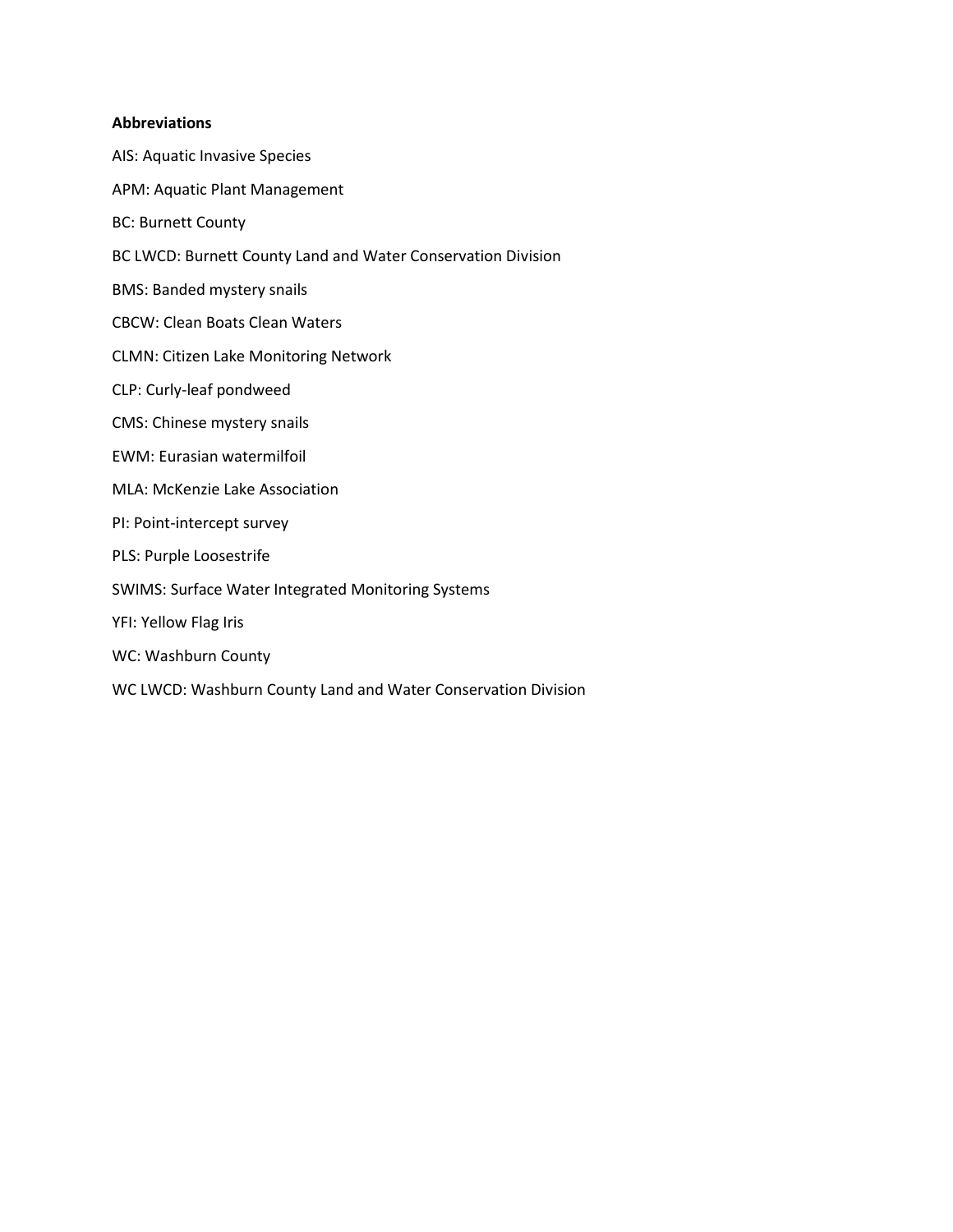## **Implementation Plan and Budget**

| <b>Action Items</b>                                                      | <b>Timeline</b>    | <b>Budget</b><br>2022 | <b>Budget</b><br>2023 | <b>Budget</b><br>2024 | <b>Budget</b><br>2025 | <b>Budget</b><br>2026 | <b>Budget</b><br>2027 | <b>Responsible</b><br><b>Parties</b>           |
|--------------------------------------------------------------------------|--------------------|-----------------------|-----------------------|-----------------------|-----------------------|-----------------------|-----------------------|------------------------------------------------|
| <b>Prevent AIS Introduction</b>                                          |                    |                       |                       |                       |                       |                       |                       |                                                |
| Identify and organize volunteer workers<br>employers for CBCW program    | Ongoing            | 10<br>hours           | 10<br>hours           | 10<br>hours           | 10<br>hours           | 10<br>hours           | 10<br>hours           | <b>MLA</b>                                     |
| Conduct CBCW program                                                     | Ongoing            | 10<br>hours           | 10<br>hours           | 10<br>hours           | 10<br>hours           | 10<br>hours           | 10<br>hours           | <b>MLA</b>                                     |
| Increase enforcement of BC / WC "Do<br>Not Transport" ordinance          | Ongoing            | 4 hours               | 4 hours               | 4 hours               | 4 hours               | 4 hours               | 4 hours               | MLA, BC & WC<br>Sheriff, BC LWCD<br>& WC LWCD  |
| Increase enforcement of BC Power<br>Loading ordinance                    | Ongoing            | 4 hours               | 4 hours               | 4 hours               | 4 hours               | 4 hours               | 4 hours               | MLA, BC Sheriff,<br><b>BC LWCD</b>             |
| Increase enforcement of BC / WC<br>Decontamination station               | Ongoing            | 4 hours               | 4 hours               | 4 hours               | 4 hours               | 4 hours               | 4 hours               | MLA, BC & WC<br>Sheriff, BC LWCD<br>& WC LWCD  |
| <b>Monitor Boat Landings</b>                                             | Ongoing            | \$1,800               | \$1,850               | \$1,900               | \$1,950               | \$2,000               | \$2,050               | MLA, Burnett<br><b>County LWCD</b>             |
| Train Volunteer monitors in CLMN                                         | As needed          | \$0                   | \$0                   | \$0                   | \$0                   | \$0                   | \$0                   | Burnett /<br><b>Washburn County</b><br>LWCD    |
| Rapid Response plan review                                               | Ongoing            | 3 Hours               | 3 Hours               | 3 Hours               | 3 Hours               | 3 Hours               | 3 Hours               | MLA, Lake<br>Consultant<br>Manager             |
| <b>AIS Reduction and Prevention</b>                                      |                    |                       |                       |                       |                       |                       |                       |                                                |
| Provide Identification information and<br>encourage volunteer monitoring | $May -$<br>August  | 20<br>hours           | 20<br>hours           | 20<br>hours           | 20<br>hours           | 20<br>hours           | 20<br>hours           | <b>MLA AIS</b><br>Committee, BC<br><b>LWCD</b> |
| Monitor Lakes for PLS growth                                             | $July -$<br>August | 20<br>hours           | 20<br>hours           | 20<br>hours           | 20<br>hours           | 20<br>hours           | 20<br>hours           | MLA /<br>community                             |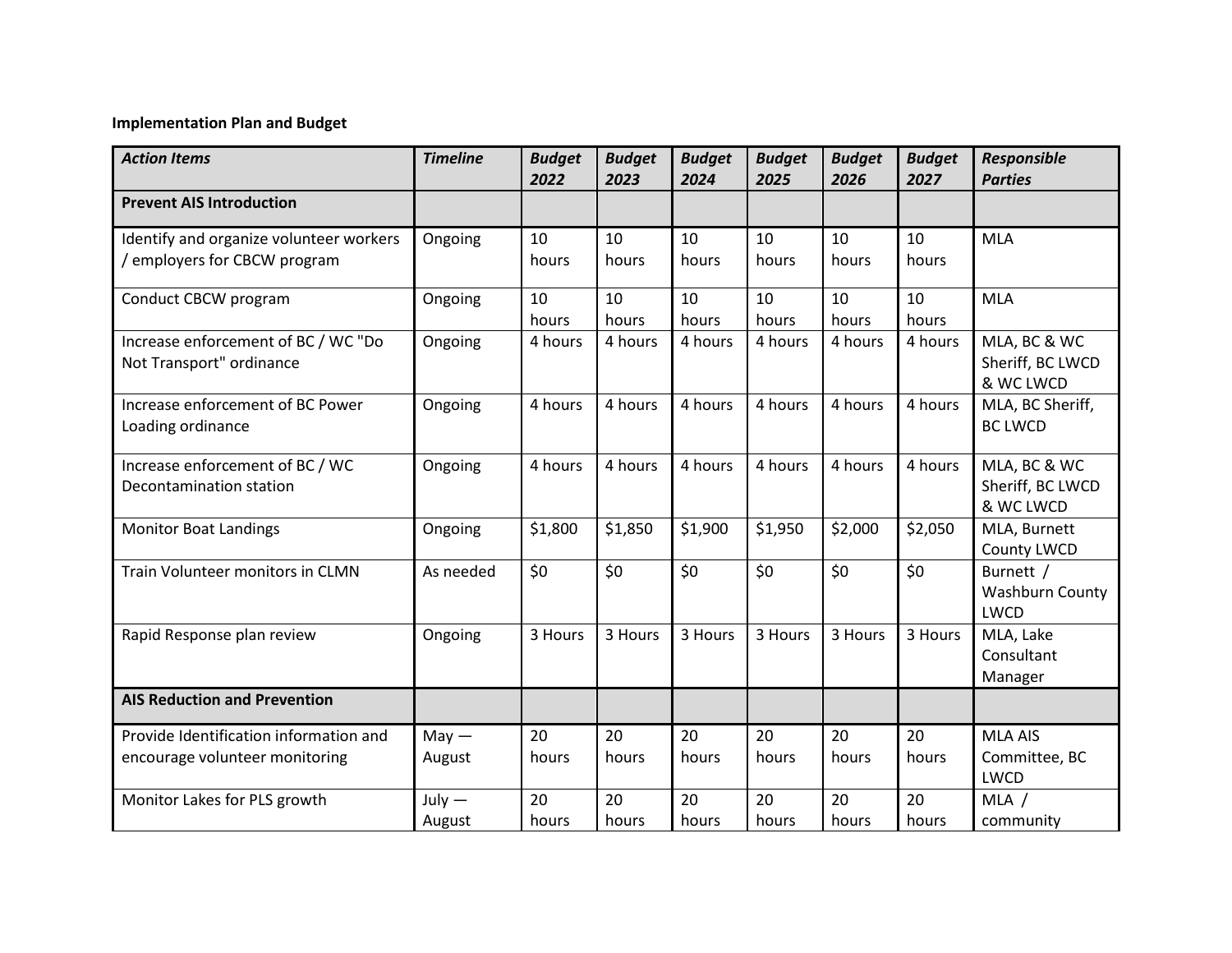| Cut and Spray PLS plants as needed      | July $-$      | \$100      | \$150   | \$200      | \$250   | \$300      | \$350      | MLA /          |
|-----------------------------------------|---------------|------------|---------|------------|---------|------------|------------|----------------|
|                                         | August        |            |         |            |         |            |            | community      |
| Track and monitor previously sprayed    | Ongoing       | 20         | 20      | 20         | 20      | 20         | 20         | MLA /          |
| areas in previous years                 |               | hours      | hours   | hours      | hours   | hours      | hours      | community      |
| Monitor & map all CLP beds every two    | Mid May $-$   | <b>TBD</b> |         | <b>TBD</b> |         | <b>TBD</b> |            | BC LWCD, Lake  |
| years or more often if warranted        | Mid June      |            |         |            |         |            |            | Consultant     |
|                                         |               |            |         |            |         |            |            | Manager        |
| Consider treatment options if CLP       | September     | <b>TBD</b> |         |            |         |            |            | <b>MLA</b>     |
| control is warranted                    |               |            |         |            |         |            |            |                |
| Track and control YFI population        | $May - Sept$  | \$0        | \$0     | \$0        | \$0     | \$0        | \$0        | BC LWCD, MLA   |
|                                         |               |            |         |            |         |            |            |                |
| Invasive snail One-Day remove all event | $June - July$ | \$0        | \$0     | \$0        | \$0     | \$0        | \$0        | BC LWCD, MLA   |
| <b>Preserve Native Plants</b>           |               |            |         |            |         |            |            |                |
| Conduct a point intercept survey of the | 2022          |            |         | <b>TBD</b> |         |            | <b>TBD</b> |                |
| lakes                                   |               |            |         |            |         |            |            |                |
| Update APM plan                         | 2027          |            |         | <b>TBD</b> |         |            | <b>TBD</b> | MLA, Lake      |
|                                         |               |            |         |            |         |            |            | Consultant     |
|                                         |               |            |         |            |         |            |            | Manager        |
| <b>Educate McKenzie Lakes Community</b> |               |            |         |            |         |            |            |                |
| AIS workshops                           | Ongoing       | \$0        | \$0     | \$0        | \$0     | \$0        | \$0        | BC / WC LWCD   |
| AIS signage                             | Ongoing       | \$0        | \$0     | \$0        | \$0     | \$0        | \$0        | <b>BC LWCD</b> |
| Handouts, mailings, door-to-door        | As needed     | \$500      | \$550   | \$600      | \$650   | \$700      | \$750      | <b>MLA</b>     |
| distribution                            |               |            |         |            |         |            |            |                |
| MLA newsletter articles                 | Ongoing       | \$700      | \$750   | \$800      | \$850   | \$900      | \$950      | <b>MLA</b>     |
| MLA Website updates                     | Ongoing       | \$1,000    | \$1,050 | \$1,100    | \$1,150 | \$1,200    | \$1,250    | <b>MLA</b>     |
| Annual and special meetings             | Ongoing       | \$1,000    | \$1,050 | \$1,100    | \$1,150 | \$1,200    | \$1,250    | <b>MLA</b>     |